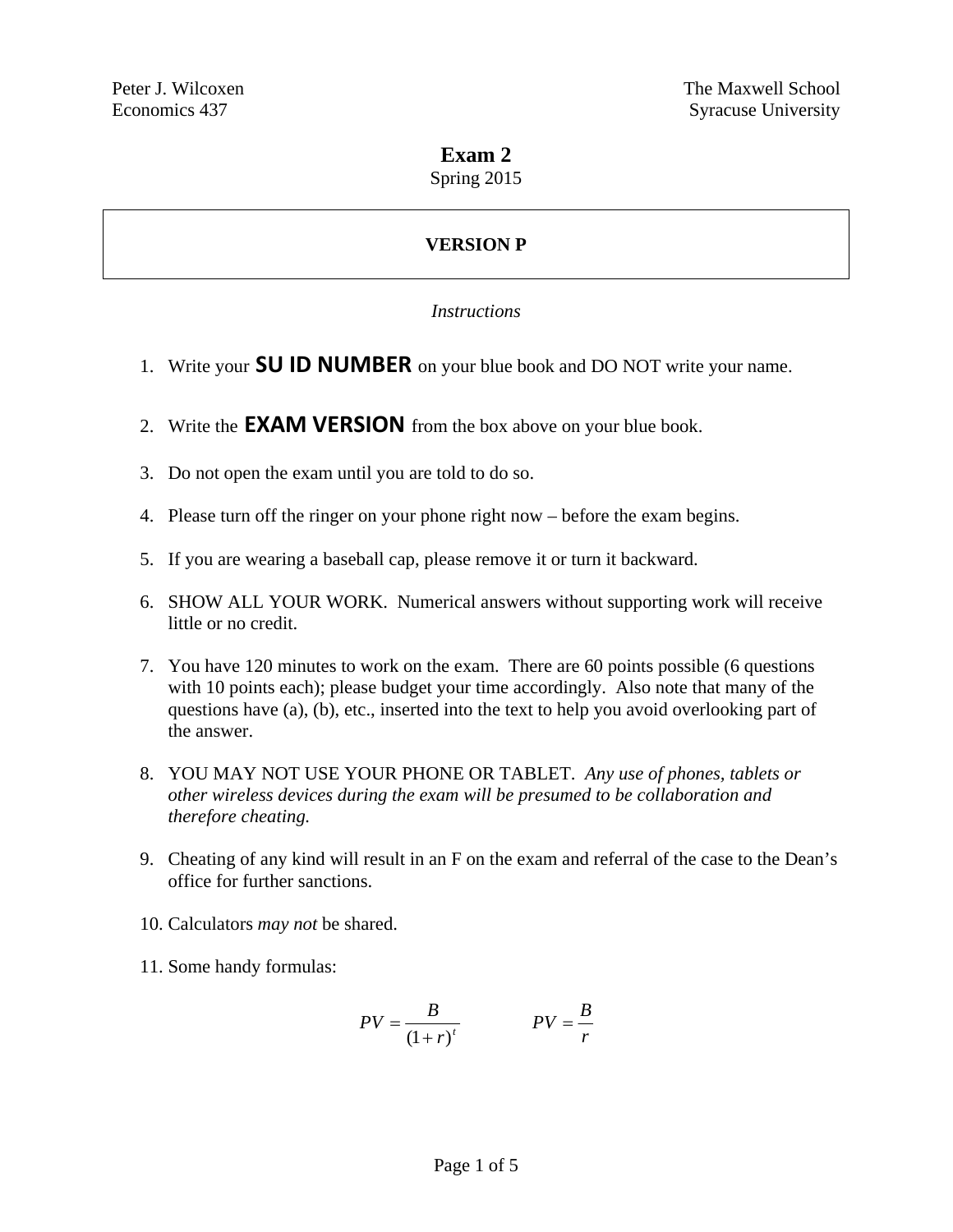### **Question 1 (10 points)**

The marginal benefits of abating a pollutant are given by  $MBA=1800-1*Q$ . Two sources of the pollutant were recently regulated. Just before regulation, each source was emitting 1000 tons (2000 tons total). At the time of regulation, the sources were believed to have abatement costs given by: MCA1=1\*Q1 and MCA2=4\*Q2. Using this information, the regulator set up a tradable permit system and gave each source exactly the number of permits it would need for its abatement to be efficient. After the system was in place, however, the MCA curves for both sources were discovered to be wrong. The true curves are MCA1=2\*Q1 and MCA2=2\*Q2.

Please calculate: (a) the efficient total quantity of abatement and the MCA if the original MCA curves had been correct; (b) the number of permits the regulator gave each firm; (c) the efficient total quantity of abatement given the true MCAs; (d) the deadweight loss, if any, under the permit system; (e) the equilibrium price of a permit under the actual MCAs; and (f) the value of any permit sales from one firm to the other.

# **Question 2 (10 points)**

Suppose a pollutant was recently regulated using a hybrid policy. The marginal benefits of abating the pollutant were known to be given by the equation  $MBA = 2000 - 5*Qa$ . The marginal costs of abating it were believed at the time of regulation to be given by the equation  $MCAe = 3*Qa$ . Prior to regulation, 800 tons were being emitted. The regulator set up the hybrid policy with the following features: the initial quantity of permits distributed was equal to the efficient amount of pollution, and the price of waivers (additional permits) was set to the efficient MCA (that is, the tax rate that would be efficient). After the system was in place, however, the MCA curve was discovered to be wrong: the true curve is  $MCAa = 360 + 3*Qa$ .

Please calculate: (a) the efficient total quantity of abatement and the MCA if the original MCA curve had been correct; (b) the number of permits the regulator initially issued; (c) the efficient total quantity of abatement given the true MCA; (d) the actual quantity of abatement under the hybrid policy given the true MCA; (e) the equilibrium price of a permit given the true MCA; and (f) the number of waivers sold, if any; and (g) the deadweight loss, if any.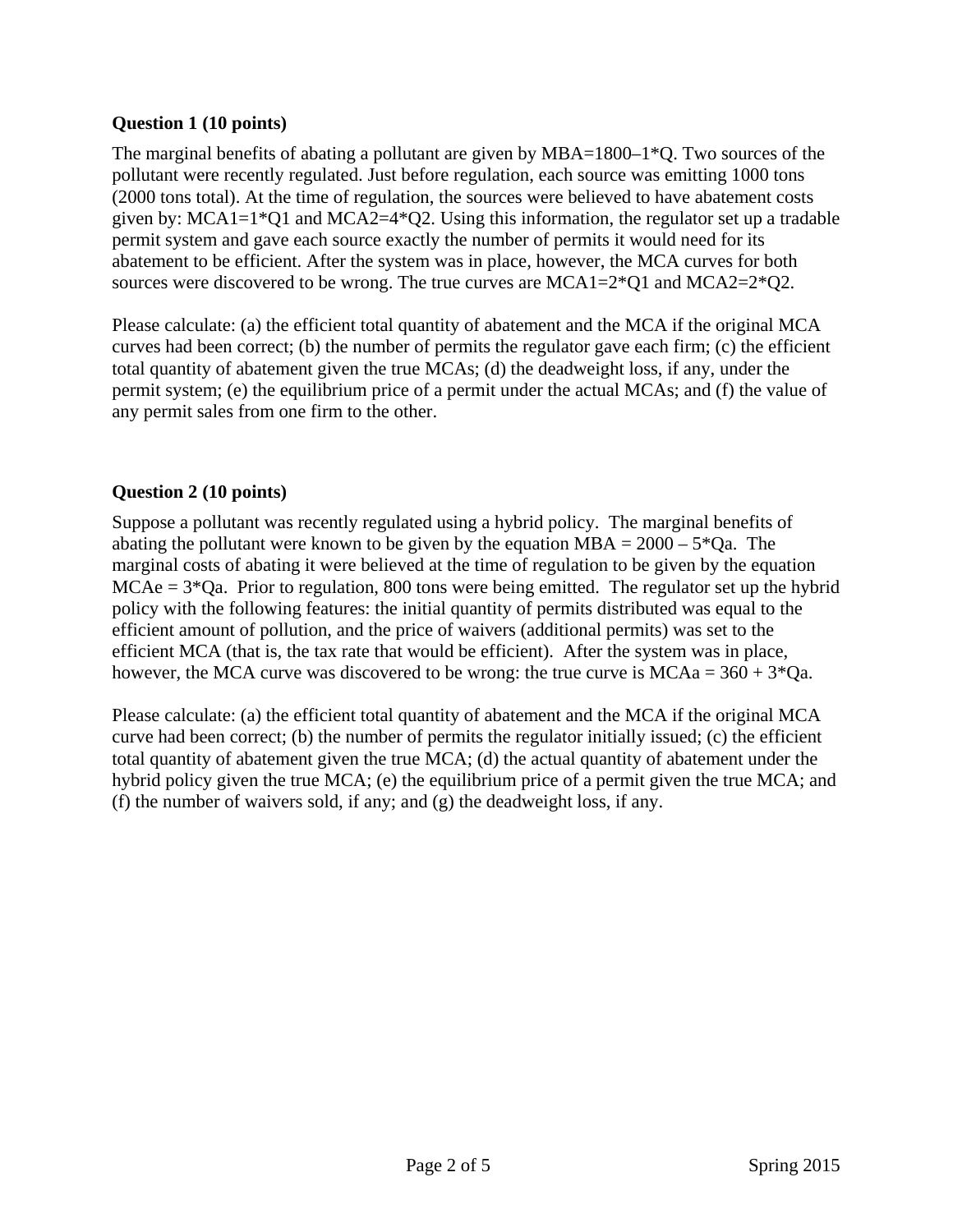#### **Question 3 (10 points)**

A government is considering selling forested land to a mining company. However, using the land for mining would irreversibly destroy scenic and recreational benefits now provided by the forest. No admission fee is charged for use of the forest and 98,000 people currently visit from six geographic zones labeled A through F. Information about the zones and visitors is given in the table below.

| Zone          | <b>Travel Cost</b> | <b>Population</b> | <b>Visitors</b> |
|---------------|--------------------|-------------------|-----------------|
| A             | \$20               | 12,500            | 10,000          |
| B             | \$40               | 25,000            | 16,000          |
| $\mathcal{C}$ | \$60               | 87,500            | 42,000          |
| D             | \$80               | 62,500            | 20,000          |
| E             | \$100              | 62,500            | 10,000          |
| F             | \$120              | 70,000            |                 |

The public's willingness to pay for visits (including people from all zones) is known to be given by an equation of the form:  $WTP = A - B^*Q$ , where Q is the number of visitors and A and B are constants. The government also knows there are 50,000 people who do not visit the site but who value its existence and are each willing to pay \$50 to keep it protected.

The government is evaluating the project over two periods: 0 (the present) and 1 (the future). The mining company is willing to pay \$13 million for the land in either period. The government is not certain about the value of the forest in period 1. It believes that the value to the visitors will be the same as period 0 but is uncertain about the value to the non-visitors. It believes there is a 60% chance it will be the same as in period 0 and a 40% change it will be 5 times higher (250,000 people willing to pay \$50 each). *The government uses an interest rate of 25% between the two periods.*

Please compute: (a) the number of people who would visit the forest in period 0 if a \$20 admission fee were charged, (b) the values of A and B, (c) the amount of consumer surplus received by visitors in period 0, (d) the total benefit produced by the forest in period 0 including the people who don't visit, (e) the expected net present value of keeping the land as a forest in period 0, and (f) indicate whether or not the city should sell the land to the mining company.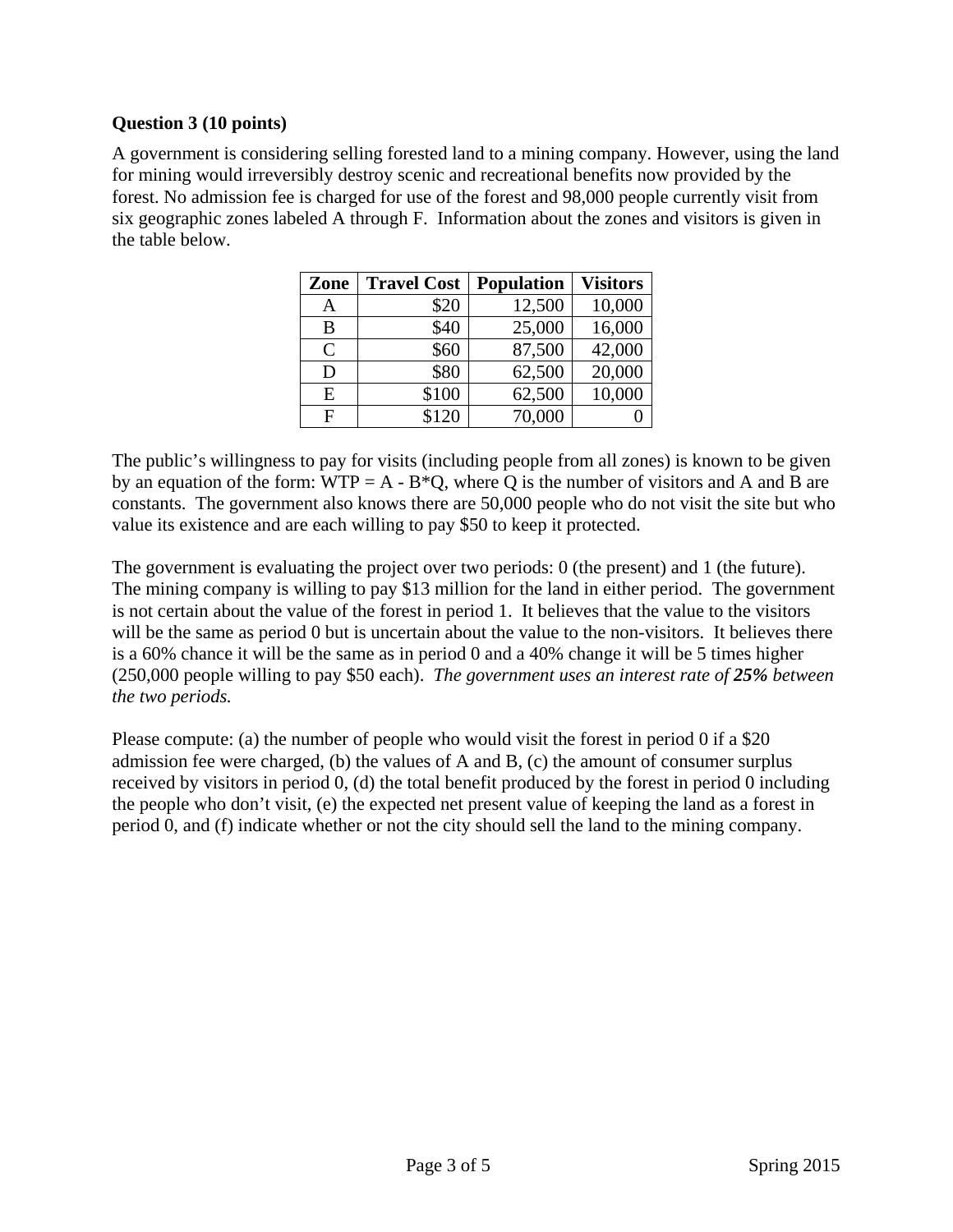### **Question 4 (10 points)**

Benzene is a carcinogenic air pollutant that is emitted by gas stations, vehicles, refineries and chemical plants. It is also a component of cigarette smoke. Exposure to an average of 1 microgram ( $\mu$ g) of benzene per cubic meter (m3) of air increases a person's annual risk of cancer by 62.5 x  $10^{-9}$  (62.5 in a billion) and you may assume the dose-response relationship is linear. Suppose the US can be divided into three regions based on benzene concentrations as shown in the table below:

|   | <b>Region   Benzene Concentration   Population</b> |             |  |
|---|----------------------------------------------------|-------------|--|
|   | $1.5 \mu g/m3$                                     | 20 million  |  |
| М | $2.1 \mu g/m3$                                     | 280 million |  |
|   | $5.1 \mu g/m3$                                     | 20 million  |  |

Three policies are available: policy L would cost \$400 million and would reduce the concentration of benzene in region L to  $0.5 \mu g/m3$ ; policy M would cost \$1.8 billion (\$1800) million) and would reduce the concentration in region M to  $0.7 \mu g/m3$ ; policy H would cost \$200 million and would reduce the concentration in H to  $1.7 \mu g/m3$ . In each case, the cost would be paid in year 0 and the impact on benzene would begin in year 1 and would be permanent. The public is willing to pay \$8 million per fatality avoided (the VSL is \$8 million). *The government uses an interest rate of 10% when doing present value calculations.*

Please calculate: (a) the expected number of cases of cancer per year due to benzene without any change in policy; (b) the expected number of fatalities prevented by each policy per year; and (c) the NPV of each policy. If the government can carry any or all of the policies, (d) which should it adopt? Finally, (e) how many expected cases of cancer would be prevented?

# **Question 5 (10 points)**

Consider the allocation of an exhaustible resource across three generations. The following information is available about demand and MEC in the three periods (today is generation 0):

| <b>Period</b> | <b>Demand</b>                  |     |
|---------------|--------------------------------|-----|
|               | $WTP_0 = 1000 - 0.5 \cdot Q_0$ | 300 |
|               | $WTP_1 = 1200 - 0.5*Q_1$       | 300 |
|               | $WTP_2 = 1400 - 0.5 \cdot 0.2$ | 300 |

Initially, there are 4450 units of the resource available. *The interest rate between the generations is 50%.*

Please calculate: (a) the equilibrium royalty, price and quantity that would occur in each period, and summarize your results in a table. Then suppose that a backstop is available at a marginal cost of \$390. Please calculate: (b) the new equilibrium royalty, price and quantity in each period, summarizing your results in a second table. Finally, calculate (c) the total amount of the resource produced via the backstop and (d) indicate the period(s) when the backstop will be used.